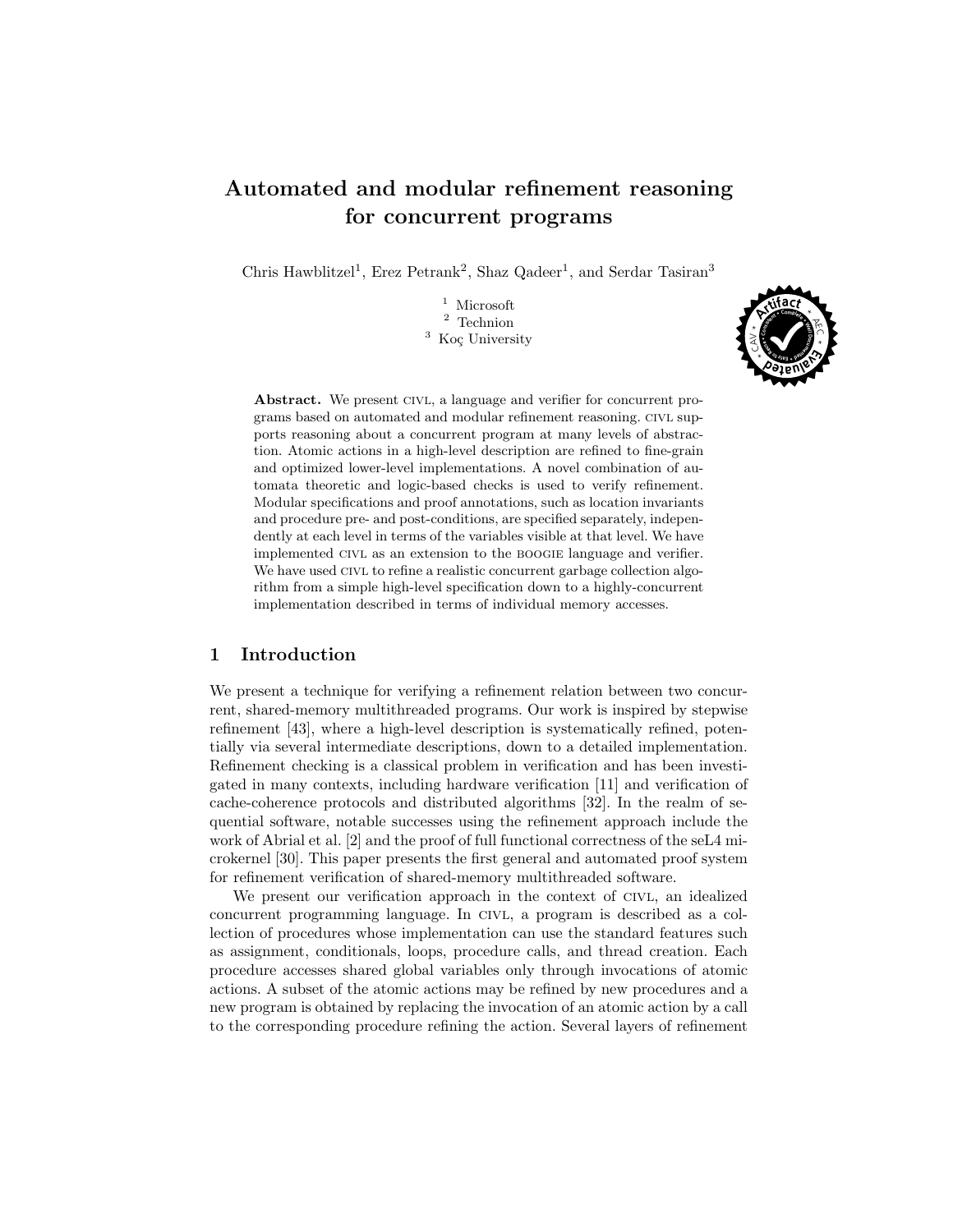may be performed until all atomic actions in the final program are directly implementable primitives. Unlike classical program verifiers based on Floyd-Hoare reasoning [20, 28] that manipulate a program and annotations, the CIVL verifier manipulates multiple operational descriptions of a program, i.e., several layers of refinement are specified and verified at once.

To prove refinement in civl, a simulation relation between a program and its abstraction is inferred from checks on each procedure, thus decomposing a whole-program refinement problem into per-procedure verification obligations. The computation inside each such procedure is partitioned into "steps" such that one step behaves like the atomic specification and all other steps have no effect on the visible state. This partitioning follows the syntactic structure of the code in a way similar in spirit to Floyd-Hoare reasoning. To express the per-procedure verification obligations in terms of a collection of per-step verification tasks, the civl verifier needs to address two issues. First, the notion of a "step" in the code implementing a procedure must be defined. The definition of a step can deeply affect the number of checks that need to be performed and the number of user annotations. Second, it is typically not possible to show the correctness of a step from an arbitrary state. A precondition for the step in terms of shared variables must be supplied by the programmer and mechanically checked by the verifier.

To address the first problem, CIVL lets the programmer define the granularity of a step, allowing the user to specify a semantics with larger atomic actions. A cooperative semantics for the program is explicitly introduced by the programmer through the use of a new primitive yield statement; in this semantics a thread can be scheduled out only when it is about to execute a yield statement. The preemptive semantics of the program is sequentially consistent execution; all threads are imagined to execute on a single processor and preemption, which causes a thread to be scheduled out and a nondeterministically chosen thread to be scheduled in, may occur before any instruction.<sup>4</sup> Given a program  $P$ , CIVL verifies that the safety of the cooperative semantics of  $P$  implies the safety of the preemptive semantics of P. This verification is done by computing an automata-theoretic simulation check  $[24]$  on an abstraction of P in which each atomic action of  $P$  is represented by only its mover type [35, 17]. The mover types themselves are verified separately and automatically using an automated theorem prover [9].

To address the second problem that refinement verification for each step requires invariants about the program execution, CIVL allows the programmer to specify location invariants, attached either to a yield statement or to a procedure as its pre- or post-condition. Each location invariant must be correct for all executions and must continue to hold in spite of potential interference from concurrently executing threads. We build upon classical work [38, 29] on reasoning about non-interference with two distinct innovations. First, we do not require the annotations to be strong enough to prove program correctness but only strong enough to provide the context for refinement checking. Program correctness is

<sup>&</sup>lt;sup>4</sup> In this paper, we focus our attention on sequential consistency and leave consideration of weak memory models to future work.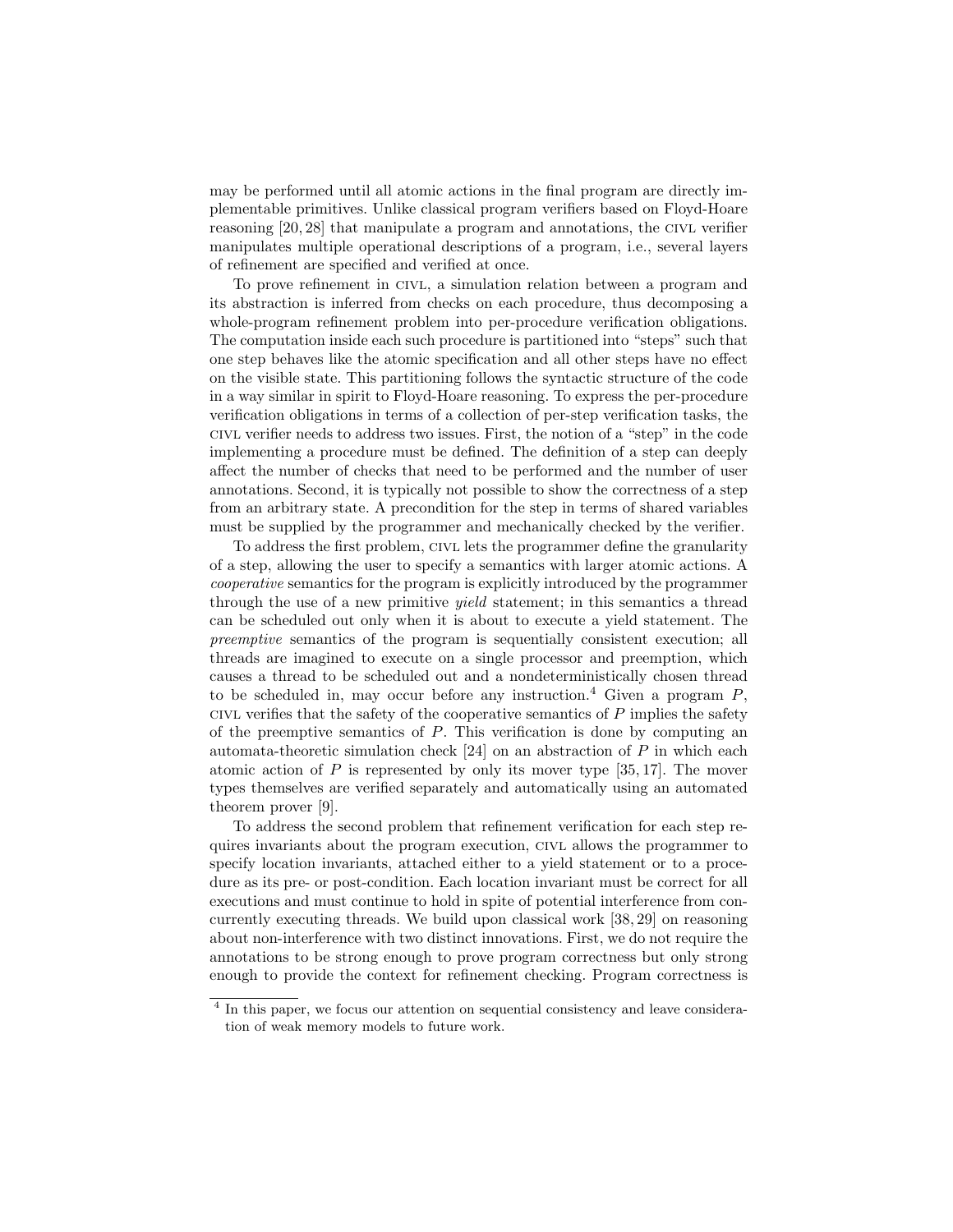established via a sequence of refinement layers from an abstract program that cannot fail. Second, to establish a postcondition of a procedure, we do not need to propagate a precondition through all the yield annotations in the procedure body. The correctness of an atomic action specification gives us a simple frame rule—the precondition only needs to be propagated across the atomic action specification. CIVL further simplifies the manual annotations required for logical non-interference checking by providing a linear type system [42] that enables logical encoding of thread identifiers, permissions [7], and disjoint memory [31].

Finally, CIVL provides a simple module system. Modules can be verified separately, in parallel or at different times, since the module system soundly does away with checks that pertain to cross-module interactions. This feature is significant since commutativity checks and non-interference checks for location invariants are quadratic, whole program checks involving all pairs of yield locations and atomic blocks, or all pairs of actions from a program. Using the module system, the number of checks is reduced; they become quadratic in the number of yields and atomic blocks within each module rather than the entire program.

We have implemented CIVL as a conservative extension of the BOOGIE verifier. We have used it to verify a collection of microbenchmarks and benchmarks from the literature  $[6, 13-15, 19, 27]$ . The most challenging case study with CIVL was carried out concurrently with CIVL's development and served as a design driver. We verified a concurrent garbage collector, through six layers of refinement, down to atomic actions corresponding to individual memory accesses. The level of granularity of the lowest-level implementation distinguishes this verification effort, detailed in a technical report [23], from previous attempts in the literature.

In conclusion, CIVL is the first automated verifier for shared-memory multithreaded programs that provides the capability to establish a multi-layered refinement proof. This novel capability is enabled by two important innovations in core verification techniques for reducing the complexity of invariants supplied by the programmer and the verification conditions solved by the prover.

- Reasoning about preemptive semantics is replaced by simpler reasoning about cooperative operational semantics by exploiting automata-theoretic simulation checking. This is a novel technique that combines automata-based and logic-based reasoning.
- A linear type system establishes invariants about disjointness of permission sets associated with values contained in program variables. These invariants, communicated to the prover as free assumptions, significantly reduce the overhead of program annotations. We are not aware of any other verifier that combines type-based and logic-based reasoning in this style.

### 2 Overview

We present an overview of our approach to refinement on an example (Figure 1) inspired by the write barrier in our concurrent garbage collector (GC). In a concurrent GC, each object in the heap has a color: UNALLOC, WHITE, GRAY, or BLACK. The GC traverses reachable objects, marking the reached objects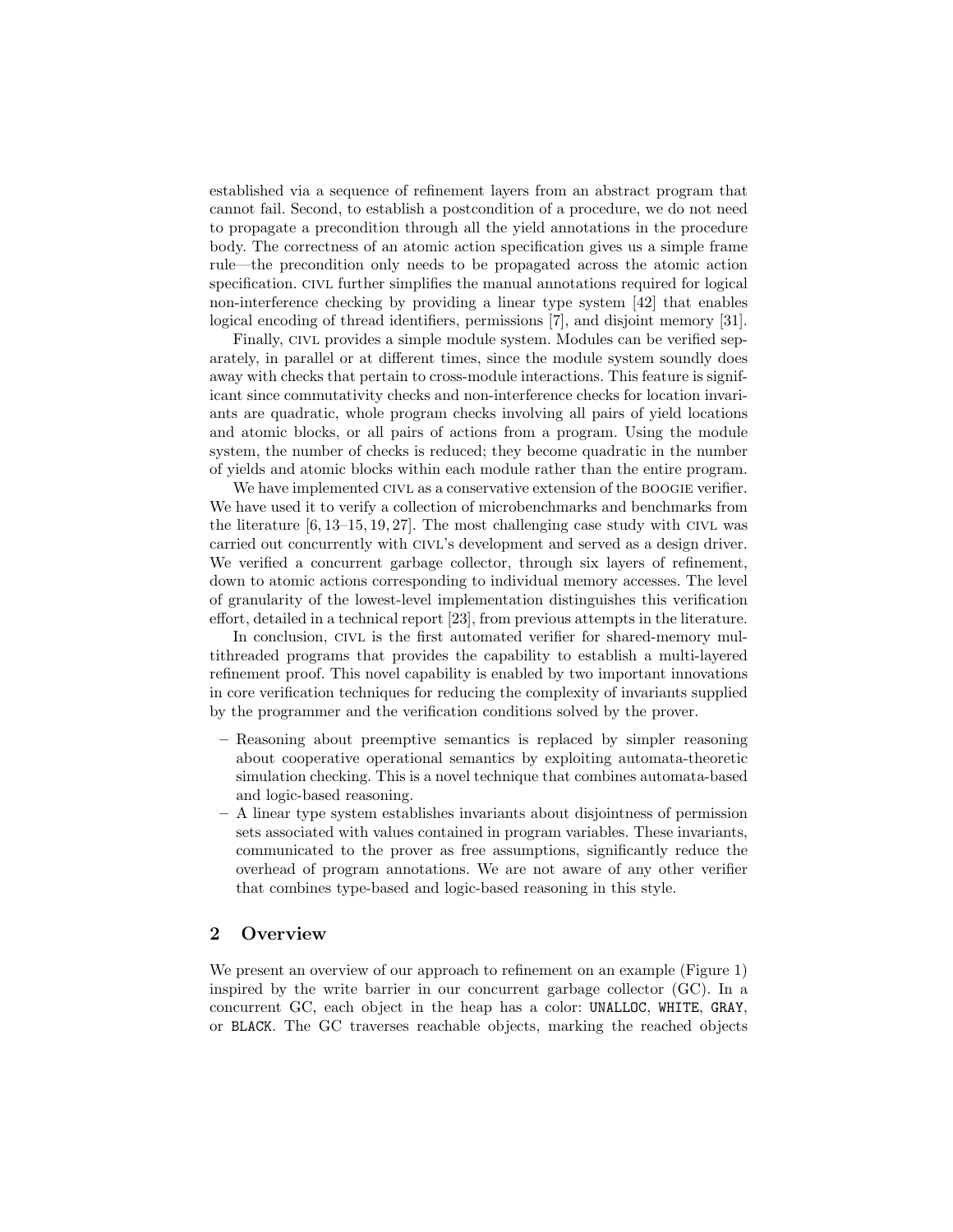GRAY and then BLACK. At the end of the traversal, reached objects are BLACK, unreached objects are WHITE, and the GC deallocates the WHITE objects. The threads in the system must cooperate with the GC to ensure that the collection creates no dangling pointers (i.e., if object A is reachable and A points to object

```
var Color: int; // UNALLOC=0, WHITE=1,
                // GRAY=2, BLACK=3
procedure WB(linear tid:Tid)
atomic [if (Color == WHITE) Color := GRAY];
requires Color >= WHITE;
ensures Color >= GRAY;
{
 var cNoLock:int;
 yield Color >= WHITE;
 cNoLock := GetColorNoLock(tid);
 yield Color >= cNoLock;
  if (cNoLock <= WHITE)
   call WBSlow(tid);
 yield Color >= GRAY;
}
procedure WBSlow(linear tid:Tid)
atomic [if (Color <= WHITE) Color := GRAY];
{
 var cLock:int;
 call AcquireLock(tid);
  cLock := GetColorLocked(tid);
 if (cLock <= WHITE)
   call SetColorLocked(tid, GRAY);
 call ReleaseLock(tid);
}
procedure GetColorNoLock(linear tid:Tid)
 returns (cl:int) atomic [...];
procedure AcquireLock(linear tid:Tid)
 right [...];
procedure ReleaseLock(linear tid:Tid)
 left [...];
procedure GetColorLocked(linear tid:Tid)
 returns (cl:int) both [...];
procedure SetColorLocked(linear tid:Tid,
 cl: int) atomic [...];
```
Fig. 1: Write barrier

B, then B should not be deallocated). Therefore, before a mutator thread mutates an object A to point to an object B, the thread executes a write barrier to check the color of B. If B is WHITE, the write barrier darkens B's color to GRAY to ensure that the GC does not deallocate B. WB implements the write barrier. The write barrier is only invoked on allocated objects, thus, colors cannot be UNALLOC when WB is called. To simplify exposition, we consider a single object whose color is stored in the shared variable Color. WB first reads Color without holding a lock, to avoid when possible, the cost of acquiring and releasing a lock for each object encountered by a mutator. If Color <= WHITE, WB calls the more expensive procedure WBSlow to re-examine and possibly update Color while holding the lock. The annotation yield Color >= cNoLock is a local invariant expected to be preserved by the environment of WB. CIVL simplifies reasoning about WBSlow by allowing us to express its specification as the following atomic action:

[if (Color <= WHITE) Color := GRAY]

This specification indicates that regardless of how the environment interferes with its execution, to its caller it appears as if WBSlow atomically executes the code above.

Per-procedure simulation, non-interference via invariants. The verification of WB illustrates a combination of techniques. We first explain how WB's post-condition is verified. To see that this task is not trivial, consider a scenario in which WB, not holding a lock, reads Color and sets cNoLock to GRAY and then yields. Another thread sets Color to WHITE. WB resumes, but because the local variable cNoLock is GRAY, does nothing and exits with Color being WHITE, violating WB's postcondition. But, in the GC this scenario is not possible. The yield predicate (location invariant) Color >= cNoLock expresses the fact that other threads can only modify Color to a higher (darker) value. CIVL verifies the correctness of this location invariant and rules out this undesirable scenario. Us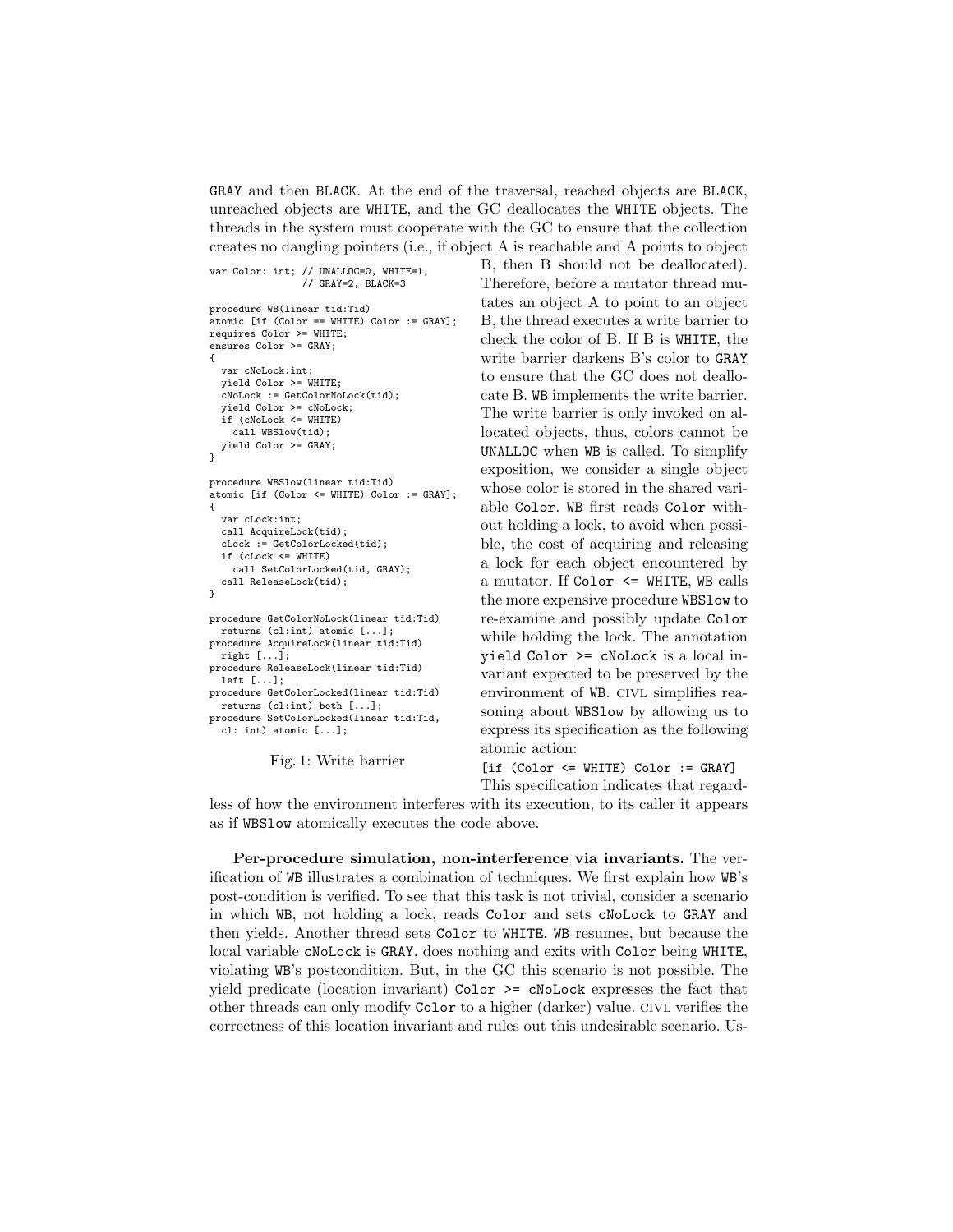ing this location invariant, WB's pre-condition, and WBSlow's atomic specification, civl is able to verify WB's post-condition.

In Figure 1, we suppose for illustration's sake that WB and WBSlow have slightly different atomic specifications, one testing for Color == WHITE and the other for Color <= WHITE. In this case, verifying that the implementation of WB refines its atomic specification relies on Color not being UNALLOC. Otherwise, WBSlow would set Color to GRAY whereas WB would leave it unmodified, leading to a refinement violation. WB's precondition  $Color \geq WHITE$  and the location invariant  $Color \ge = collock$  imply that  $Color$  is never UNALLOC during the execution of WB. Given this constraint, civl checks atomicity refinement for WB by verifying the existence of a particular simulation-relation. Each control path through WB is analyzed as a sequence of code fragments, from one yield statement to the next. For each control path through a procedure, exactly one code fragment must be simulated by the atomic action specification while others do not modify global state. This refinement proof for WB makes use of (1) correct modeling of environment interference by the pre- and post-conditions, and the yield predicate, and (2) the atomic action specification for the called procedure WBS1ow. The CIVL verifier automatically computes a logical verification condition capturing the proof obligations from the body and specification of WB.

Just as the verification of WB builds on the specification of WBSlow, the verification of WBSlow builds on other refinement proofs (not shown) of the procedures called in WBSlow; these procedures are shown at the bottom of the figure. This example shows only one procedure at this layer. In programs with many procedures with atomic specifications at each layer, CIVL combines the per-procedure refinement proofs soundly into a whole-program refinement proof.

Preemptive vs cooperative semantics. The verification of WBS1ow highlights another important feature in civl. Refinement checking is performed on cooperative semantics in which a yield-to-yield execution fragment of code is executed atomically. However, in a real execution, control can switch between threads at any point in the code. A naive modeling of a real execution would put a yield statement before every instruction in the code. The absence of a yield statement before every instruction is justified by reasoning about mover types [17]. The procedures called in WBSlow have the mover types claimed in their declarations and verified by CIVL. For example, the mover type of AcquireLock is right which indicates that it commutes later in time against concurrently executing environment actions. These mover types are checked by constructing verification conditions from each pair of atomic actions.



Fig. 2: Yield sufficiency automaton

Given verified mover types for actions, civl verifies the correctness of the placement of yield statements using a novel approach. A yield sufficiency automaton (Figure 2) encodes all sequences of atomic actions (of Right, Left, Both and Non-mover

types) and yields for which safety of cooperative semantics is sufficient for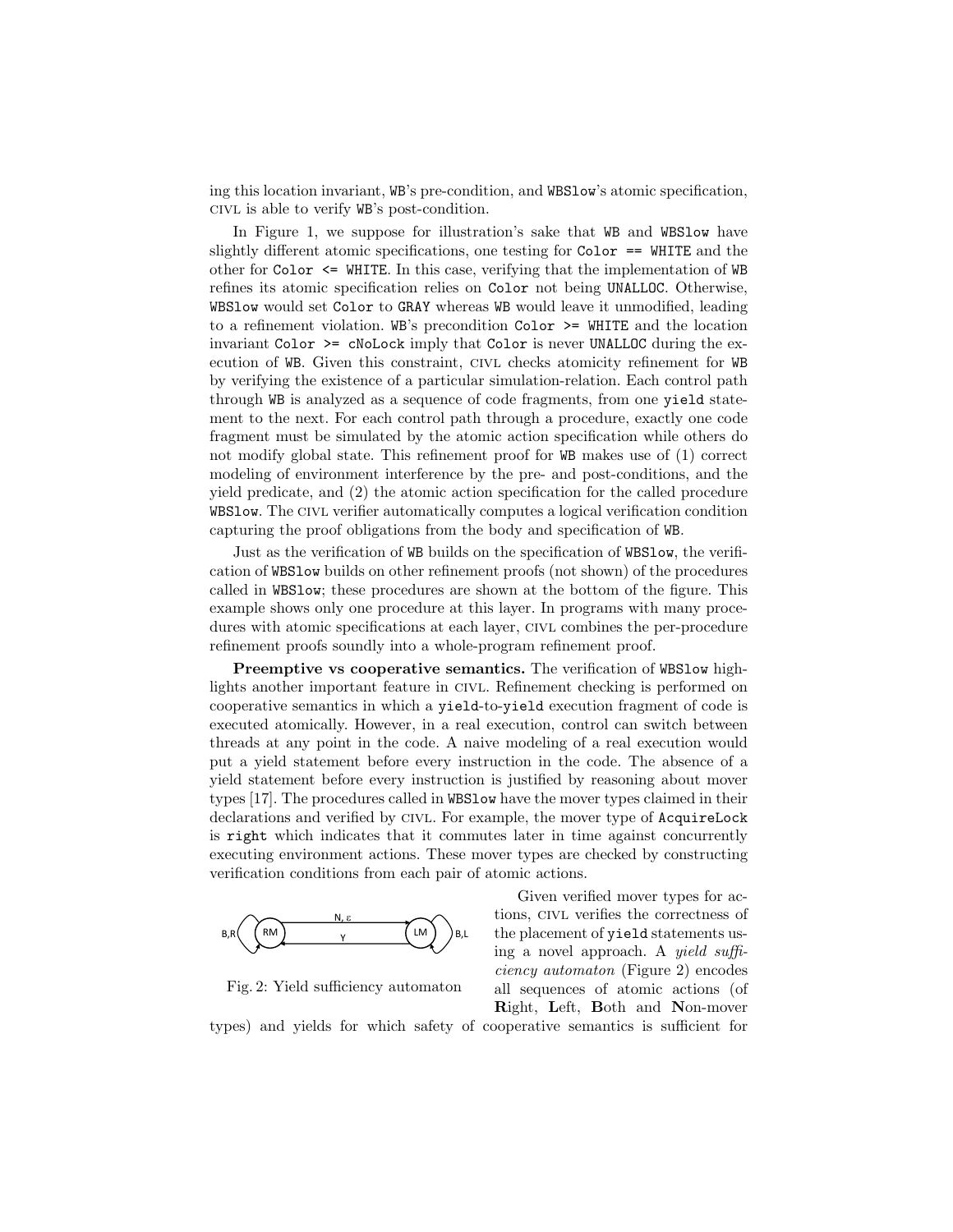safety of preemptive semantics. Each "transaction" starts with a sequence of right movers (or both movers) and ends with a sequence of left movers (or both movers). In the middle, it can have at most one non mover. Transactions must be separated by yield statements. CIVL then interprets the control-flow graph of each procedure as an automaton with mover types as edge labels. This abstraction for WBSlow is shown in Figure 3. CIVL verifies that this automaton is simulated by the yield sufficiency automaton using an existing algorithm for computing simulation relations [24].

The use of commutativity reasoning is optional in CIVL, but beneficial in our experience. Commutativity reasoning may be avoided by annotating atomic action specifications with the mover type atomic and inserting a yield



Fig. 3: Abstraction of WBSlow

statement before every invocation of an atomic action. In our experience with CIVL, using more yield statements, each with an accompanying location invariant, can make proofs difficult in two ways. First, the annotation burden goes up because sophis-

ticated ghost variables may need to be introduced in the program semantics.<sup>5</sup> Second, the computational cost of the pairwise mover reasoning is replaced by the cost of pairwise non-interference checks between yield predicates and concurrently executing atomic actions.

Linear variables. In Figure 1, thread identifier (tid) variables are declared linear to indicate that two threads cannot possess the same thread identifier simultaneously. We now explain this feature of CIVL in more detail using

```
type Tid;
procedure Allocate()
 returns (linear tid:Tid);
var a:[Tid]int;
procedure main()
{
 while (true) {
    var linear tid:Tid := Allocate();
    async call P(tid);
    yield true;
 }
}
procedure P(linear tid: Tid)
  ensures a[tid] == old(a)[tid] + 1;{
  var t:int := a[tid];
 yield t == a[tid];
  a[tid] := t + 1;}
```
Fig. 4: Encoding thread identifiers

the program in Figure 4. This example contains a shared global array a indexed by an uninterpreted type Tid representing the set of thread identifiers. A collection of threads are executing procedure P concurrently. The identifier of the thread executing P is passed in as the parameter tid. A thread with identifier tid owns a[tid] and can increment it without danger of interference. The yield predicate  $t = a[tid]$  in P indicates this expectation, yet it is not possible to prove it unless the reasoning engine knows that the value of tid in one thread is distinct from its value in a different thread.

 $^5$  Location invariants that cannot refer to the state of other threads are known to be incomplete, both in theory and in practice.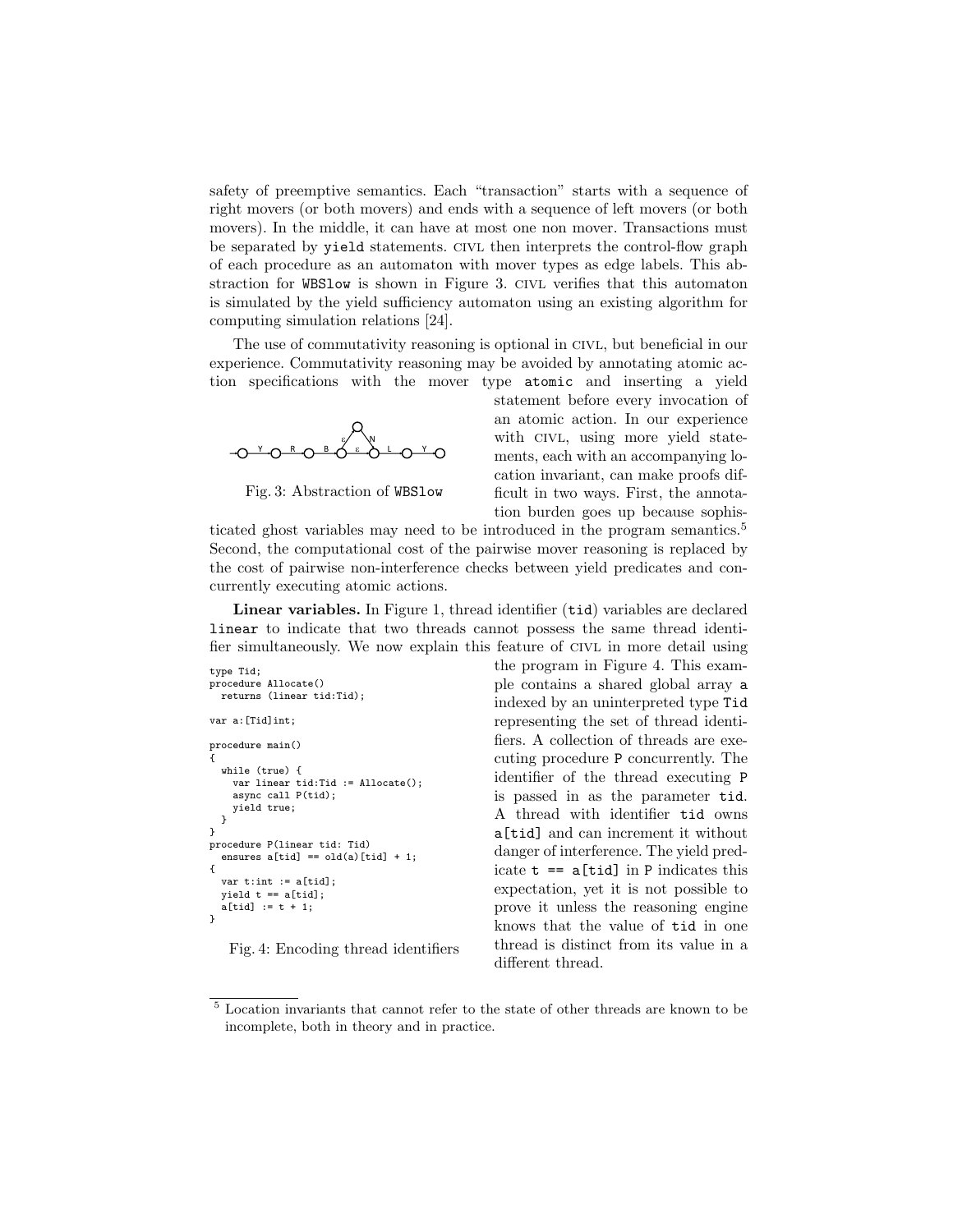Instead of building a notion of thread identifiers into civl, we provide a more primitive and general notion of linear variables. The civl type system ensures that values contained in linear variables cannot be duplicated [42]. Consequently, the parameter tid of distinct concurrent calls to P are known to be distinct; the CIVL verifier exploits this invariant while checking for non-interference and commutativity. Linearity is general enough to support much more than just fixed thread identifiers: civl also uses it to express separation of memory (as is done commonly in separation logic proofs [39]; see [31]) and to express permissions [7] that may be transferred but not duplicated between threads. Our verified GC, for example, expresses mutual exclusion during initialization and root scanning by temporarily transferring permissions from mutator threads to the GC thread.

Variable hiding. The atomic action specification of WBSlow makes no reference to the lock variable, although its implementation involves a lock. When verifying refinement for WBSlow, the lock variable has been hidden. civl allows the programmer to both introduce and hide variables in each refinement step, thereby providing the capability to perform data refinement. The ability to introduce and hide variables and write yield predicates specific to each refinement step facilitates proofs spanning a large range of abstraction.

# 3 Verification

In this section, we present our verification method on a core concurrent programming language called civl (Figure 5). Due to lack of space, we can only provide an overview of the design of the CIVL verifier. The full formalization of the language and detailed rules for all verification judgments is available in a technical report [23].

 $s \in Stmt$  ::=  $skip \mid$   $skip \mid$   $yield \mid$   $|$   $|$   $call \mid$   $A \mid$ <br> $call \mid P \mid$   $async \mid P \mid$ ablock  $\{e\}$  s | s; s | if le then  $s$  else  $s$  | while  ${e}$  le do s  $F \in Frame := (P, L, s)$  $T \in Thread \ ::= (TL, \overrightarrow{F})$  $Prog \in Program ::=(ps, as, G, \overrightarrow{T})$ 

Fig. 5: Syntax

A civl program Prog contains procedures ps, atomic actions as, global state G, and threads  $\overrightarrow{T}$ . Each thread  $T$  in  $\overrightarrow{T}$  contains thread-local state  $TL$  and stack frames  $\overrightarrow{F}$ . Each stack frame  $F$  in  $\overline{F}$  contains a procedure name P, procedure-local state  $L$ , and a statement s representing the  $code in P that remains to be except.$ cuted. Thus, Prog contains all infor-

mation to represent not only the static program written by the programmer but also the entire state of the program as it executes. The statements in CIVL contain the usual constructs such as sequencing, conditional control flow, and looping. In addition, it contains invocation of procedures  $\text{(call } P)$ , execution of atomic actions (call A), and thread creation (async P). Each atomic action has a single-state *gate predicate* and a two-state *transition relation*. If a thread executes an atomic action in a state (disjoint union of global, thread-local, and procedure-local state) where its gate predicate does not hold, the program fails; otherwise, the state is modified according to its transition relation. The execution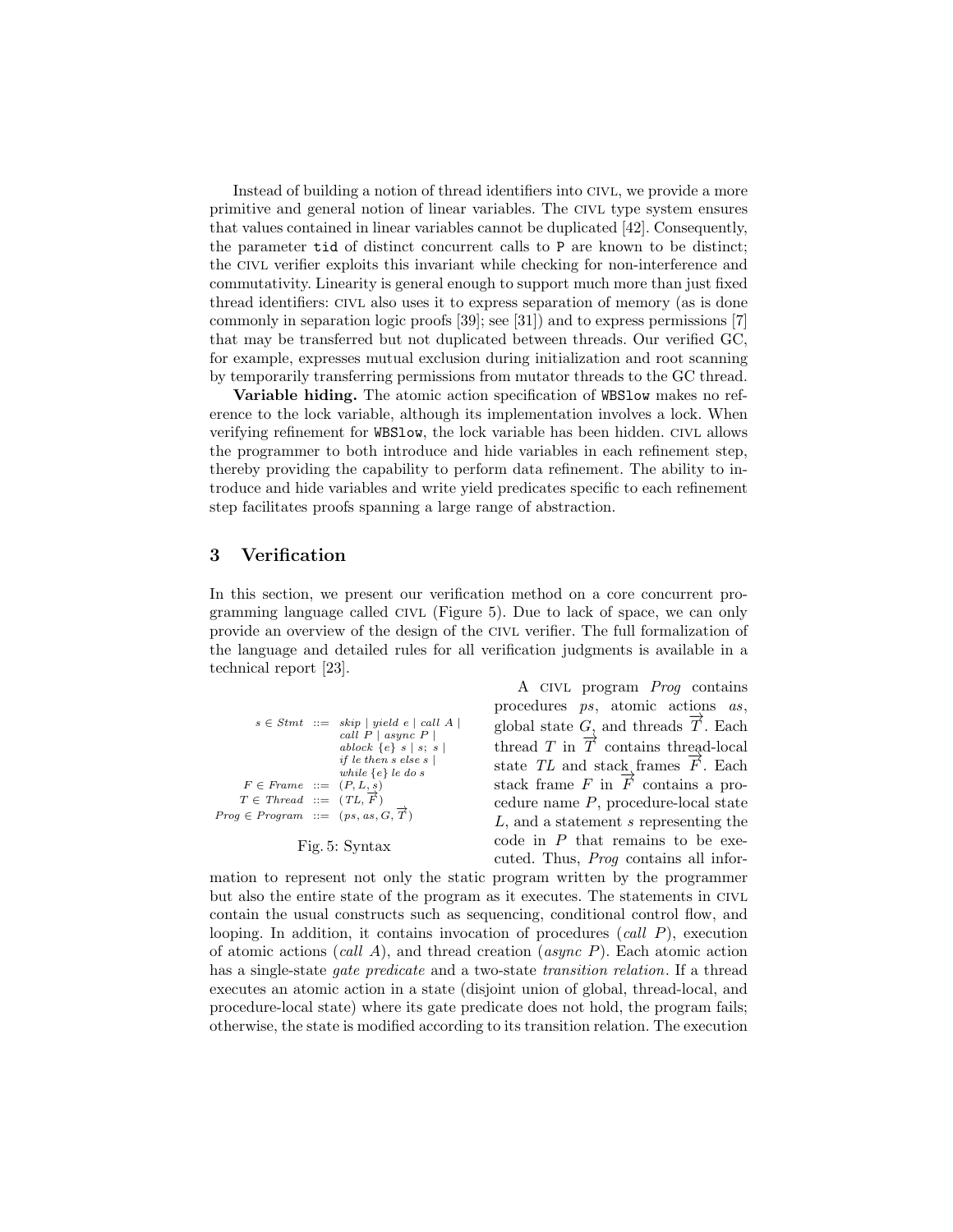of Prog is modeled as the usual preemptive semantics in which a nondeterministically chosen thread may execute any number of steps. Prog is unsafe if some execution fails the gate of an atomic action; otherwise, Prog is safe.

Suppose a program  $Proof<sup>hi</sup>$  has been proved to be safe. However, it is implemented using atomic actions that are too coarse to be directly implementable. To carry over the safety of  $Proof<sup>hi</sup>$  to a realizable implementation  $Proof<sup>lo</sup>$ , these coarse atomic actions must be refined down to lower-level actions. During refinement, a high-level atomic action  $A$  is implemented by a procedure  $P$ , which is itself implemented using lower-level atomic actions. In civl, the programmer can simultaneously refine many atomic actions by specifying a partial function RS from procedures to atomic actions;  $Prog^{hi}$  is obtained from  $Prog^{lo}$  by replacing each occurrence of call P for  $P \in dom(RS)$  with call  $RS(P)$ . The main contribution of this paper is a verification method that allows us to validate such a refinement from  $Prog^{hi}$  to  $Prog^{lo}$  (or abstraction from  $Prog^{lo}$  to  $Prog^{hi}$ ) so that safety of  $Prog^{hi}$  implies the safety of  $Prog^{lo}$  as well.

While abstracting  $Prog^{lo}$  to  $Prog^{hi}$ , it is often inconvenient to reason about *Prog*<sup>lo</sup> using its preemptive semantics, which allows potential interference at every control location in a thread from concurrently-executing threads. To make reasoning more convenient, CIVL provides the statement *yield*  $e$ , an annotation used to specify a cooperative semantics for the program. In this semantics, a thread executes continuously until it reaches a yield statement, at which point a different thread may be scheduled. To ensure that any reasoning performed on cooperative semantics is also sound for preemptive semantics, civl exploits commutativity reasoning. It allows the programmer to specify the commutativity type of atomic actions in the program— $B$  for both mover,  $R$  for right mover,  $L$  for left mover, and  $N$  for non mover [17]. The CIVL verifier checks the correctness of these commutativity types by verifying each atomic action pairwise against every atomic action in the program. While it is sound to put a yield statement before and after every atomic action, the programmer may omit certain yield statements, e.g., a yield after a right mover or a yield before a left mover. In general, the Yield Sufficiency Automaton from Figure 2 encodes all sequences of atomic actions and yield statements for which reasoning about cooperative semantics is sound. Given the commutativity types of atomic actions and the program code annotated with yield statements, the CIVL verifier checks modularly for each procedure that its implementation is connected to the yield sufficiency automaton via a simulation relation [24].

In addition to introducing a control location where interference is allowed to occur, a yield statement *yield*  $e$  also provides an invariant  $e$  to constrain the environment interference. The invariant  $e$  is similar to the location invariant in the method of Owicki and Gries [38]. It is expected to hold when the executing thread reaches the yield statement (sequential correctness) and also be preserved by concurrently-executing threads (non-interference). Each procedure is equipped with a precondition, a postcondition, and a set of (potentially) modified thread-local variables. CIVL uses these procedure annotations to verify the sequential correctness of location invariants for each procedure separately. To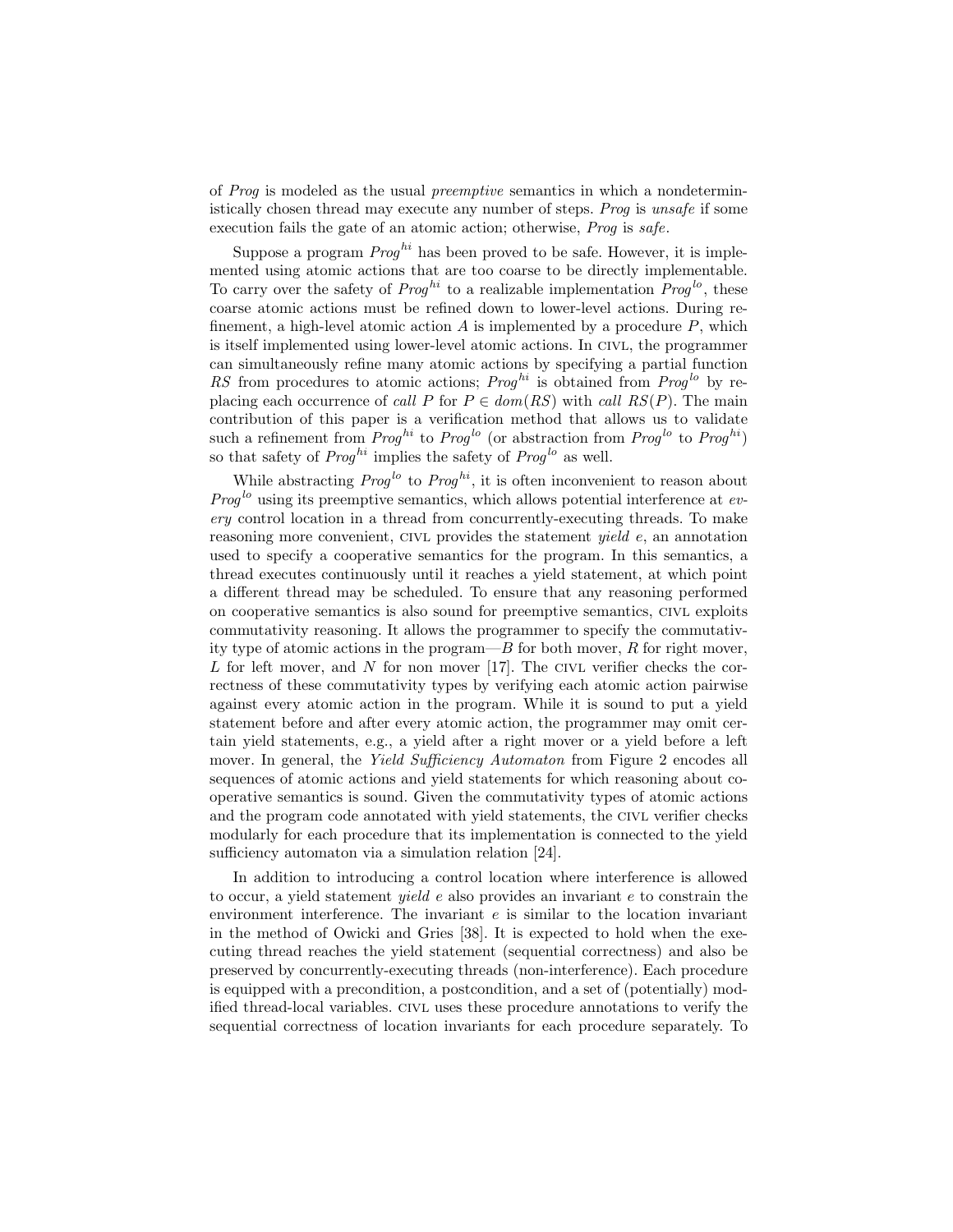verify non-interference, it would suffice to check that each location invariant is preserved by each atomic action in the program. civl increases the precision of this check by allowing each location invariant to be preserved across an atomic block, introduced as the statement ablock  $\{e\}$  s. The invariant e annotating the atomic block is expected to hold when this statement begins execution and is verified as part of sequential correctness. The CIVL type checker checks that the statement s inside this atomic block does not have any yield statement or other atomic blocks inside it. Thus, non-interference of a location invariant  $e'$  against ablock  $\{e\}$  s is achieved by proving the Floyd-Hoare triple  $\{e \wedge e'\} s\{e'\}.$ 

Having verified sequential correctness and non-interference for location invariants, it remains to verify refinement, i.e., if  $RS(P) = A$ , then the atomic action  $A$  is correctly refined by the procedure  $P$ . This requirement means that any path from entry to exit of  $P$  must contain exactly one atomic block that implements the action  $A$ ; all other atomic blocks on the path must leave global and thread-local variables unchanged. To perform this check, the CIVL verifier introduces the following fresh local variables in  $P: (1)$  a *Boolean* variable b initialized to false to track whether an atomic block along the current execution has modified a global or thread-local variable, (2) variables to capture snapshot of global and thread-local variables at the beginning of each atomic block. By updating these auxiliary variables appropriately, the refinement check is reduced to a collection of assertions introduced into the body of P at the end of atomic blocks and at the exit of P.

Often, commutativity and non-interference checks require knowledge about distinctness of local program variables in different threads. For example, in Figure 1, to prove that AcquireLock commutes to the right of ReleaseLock, the verifier must know that the input parameter tid to these atomic actions is different if they are being executed by different threads. A similar situation arises in Figure 4, when attempting to prove that the location invariant  $t = \texttt{a[tid]}$ is preserved by the atomic action  $a$ [tid] := t + 1. Information about distinctness of program variables in different threads is difficult to provide as a location invariant whose scope is local to the context of the unique executing thread. As an alternative, we exploit reasoning based on a linear type system [42]. The programmer declares certain variables as linear at input and output interfaces of procedures and actions. Using this interface information, the civl type system computes a set of available linear variables at each control location in a procedure. The availability of a variable may change at an assignment or a procedure call, e.g., if y is available just before  $x := y$ , then y is not available and x is available just afterwards. The civl type checker guarantees that the values contained in available linear variables, across all threads at their respective control locations, are distinct from each other. This fact is introduced as a logical assumption by the verifier when performing commutativity and non-interference checks.

The interaction between the linear type system and logical reasoning in civl is more general than the description above. In CIVL, the programmer may specify an arbitrary function *Perm* from a value to a set of values; the set  $Perm(v)$  is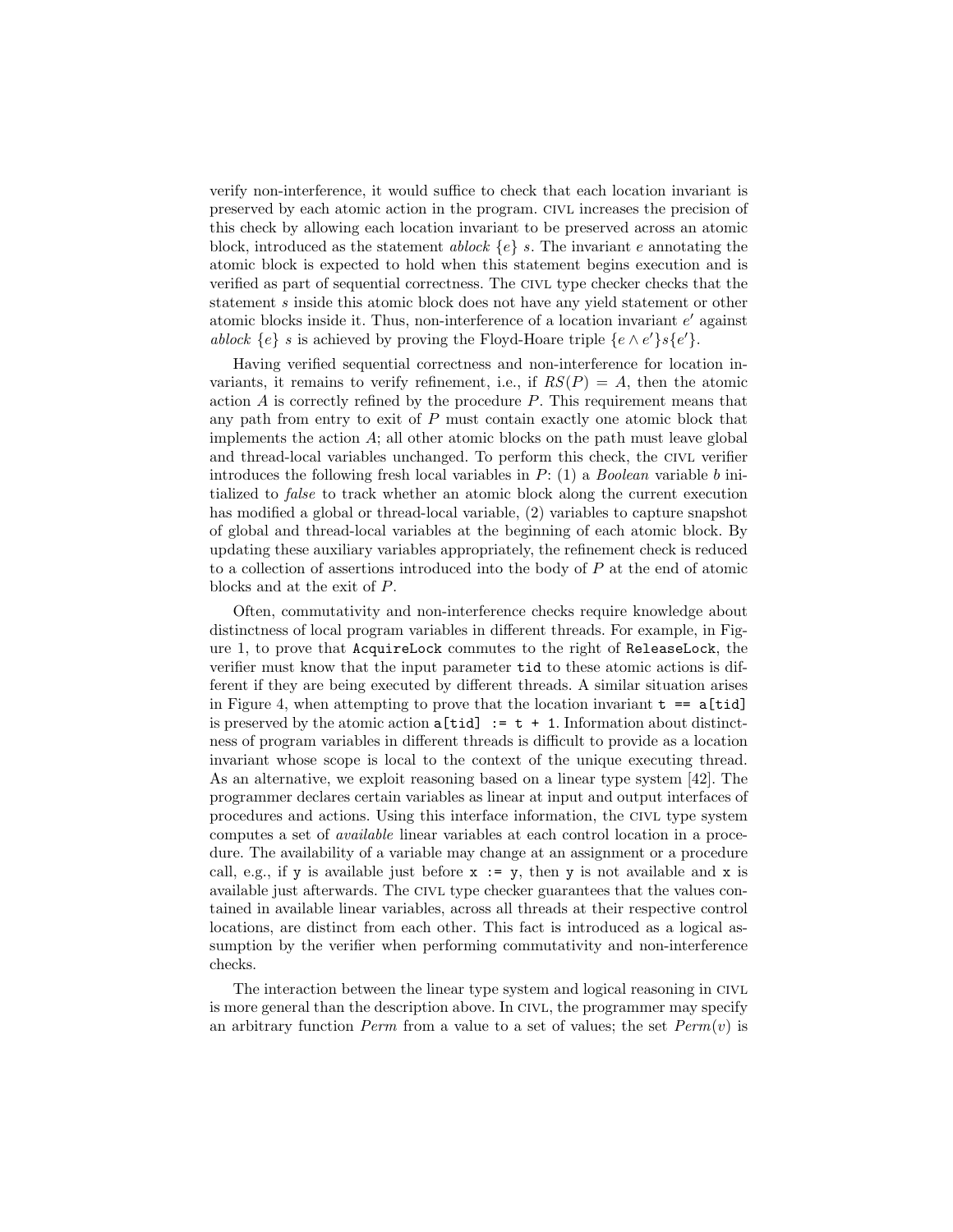the set of *permissions* associated with  $v$ . The example described in the previous paragraph corresponds to the special case when  $Perm(v) = \{v\}$ . The CIVL type checker enforces a generalization of the distinctness invariant that the permission sets corresponding to the values in available variables across all threads are mutually disjoint.

#### 3.1 Safety guarantee

We can combine the verification techniques described above to verify the safety of a program  $Prog^{lo}$ . Specifically, we can guarantee that  $Prog^{lo}$  is safe (i.e., all atomic actions will satisfy their gates when run) if the following conditions hold:

- 1.  $Proof<sup>hi</sup>$  is safe when executed with preemptive semantics.
- 2.  $Prog^{lo}$  is a valid refinement of  $Prog^{hi}$ , according to the rules for refinement in CIVL. Specifically, for any atomic action  $\widetilde{A}$  in Prog<sup>hi</sup> implemented by a procedure  $P$  in  $Prog^{lo}$ , any path from entry to exit of  $P$  must contain exactly one atomic block that implements the action  $A$ ; all other atomic blocks on the path must leave the global and thread-local state unchanged. Furthermore, all calls to A in  $Prog^{\overline{h}i}$  are replaced by calls to P in  $Prog^{\overline{b}o}$ .
- 3. The invariants of  $Prog^{lo}$  satisfy sequential correctness and non-interference with respect to cooperative semantics.
- 4. Prog<sup>lo</sup> is well-typed with respect to linearity. Specifically, Prog<sup>lo</sup> does not try to duplicate any linear variables, and linear variables passed to procedures calls and atomic actions are available as expected by the type checker.
- 5. The atomic actions in  $Prog^{lo}$  satisfy the pairwise commutativity checks.
- 6. The yield statements in  $Prog^{lo}$  are sufficient, according to the yield sufficiency automaton in Figure 2.
- 7. Any infinite execution of  $Proof<sup>lo</sup>$  must visit a yield statement infinitely often.

By themselves, conditions 1-4 guarantee that  $Prog^{lo}$  will be safe when executed with cooperative semantics. Conditions 5-7 then additionally ensure that  $Prog^{lo}$  will be safe when executed with preemptive semantics. The technical report [23], which includes formal definitions of all the conditions for an extension of the language in Figure 5, formalizes this safety guarantee into a soundness theorem by establishing a simulation relation between  $Proof<sup>lo</sup>$  and  $Proof<sup>hi</sup>$ . Since the theorem connects the safety of one program's preemptive semantics to another program's preemptive semantics, multiple applications of the theorem can be chained together to establish the safety of a low-level program: the lowest level  $Prog^0$  is safe because  $Prog^1$  is safe,  $Prog^1$  is safe because  $Prog^2$  is safe, and so on.

## 4 Modules

The technical report [23] describes a simple module system built on CIVL that allows separate verification of modules, allowing programmers to check a large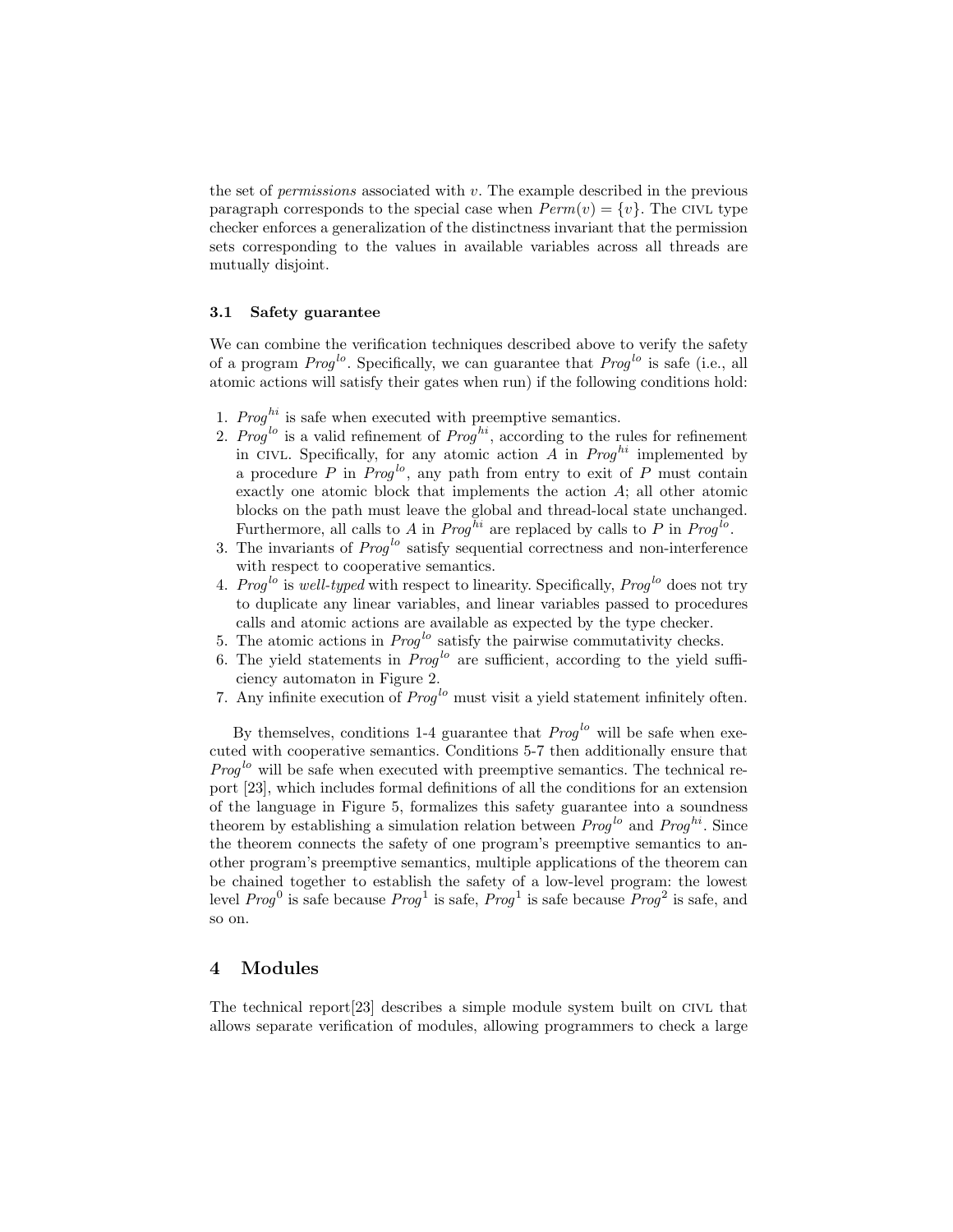program by breaking it into smaller pieces and checking the pieces independently. A key challenge for modular verification in CIVL is the checking of noninterference and commutativity. Naively, these are whole-program judgments, quadratically checking all pairs of actions or all pairs of yields and atomic blocks from an entire program. To check these judgments on a per-module basis rather for a whole program, we observe that commutativity and non-interference are trivially satisfied for operations that act on disjoint sets of global variables. If an atomic block modifies only variables  $g_1$  and  $g_2$ , it will not interfere with a location invariant that refers only to variables  $g_3$  and  $g_4$ . More generally, let each module M own a set of global variables, such that each global variable is owned by exactly one module, and decree that only M's procedures and actions can access M's global variables. Statements in M's procedures can only read and write  $M$ 's own global variables, and  $M$ 's actions and location invariants can only refer to  $M$ 's own global variables. (On the other hand, procedure assertions that are not checked for non-interference, such as the e in ablock  $\{e\}$  s, may mention global variables from other modules, since these assertions can neither interfere with other modules' location invariants nor be interfered with by other modules' statements.)

Note that ownership can change across refinement layers. For example, a library module implementing locks may define a variable to represent the abstract state of a lock; after the lock module is verified at a low layer, another module can take ownership of the lock variable in a higher layer (see [23] for a detailed example of ownership transfer across three layers, from a lock module to a datatype module to a client module).

#### 5 Implementation

We have implemented the method described in this section as a conservative extension of the Boogie [4] language and verifier. Our implementation provides new language primitives for linear variables, asynchronous and parallel procedure calls, yields, atomic actions as procedure specifications, expressing refinement layers, and hiding of global variables and procedures. At its core, Boogie is an unstructured language comprising code blocks and goto statements. Our implementation handles the complexity of unstructured control flow. To simplify the exposition, our formalization uses Floyd-Hoare triples to present sequential correctness and annotated atomic code blocks to present refinement and non-interference checks. However, our implementation is considerably more automated. All the annotations, except those at yields, loops, and procedure boundaries, are automatically generated using the technique of verification conditions [5]. Annotated atomic code blocks are also inferred automatically. Noninterference checks are collected as inlined procedures invoked at appropriate places within the code of a procedure for increased precision.

We automated the simulation relation check used for yield sufficiency in Section 3 by adapting an algorithm by Henzinger et al.[24] for computing the similarity relation of labeled graphs. The complexity of the algorithm is  $O(n*m)$ ,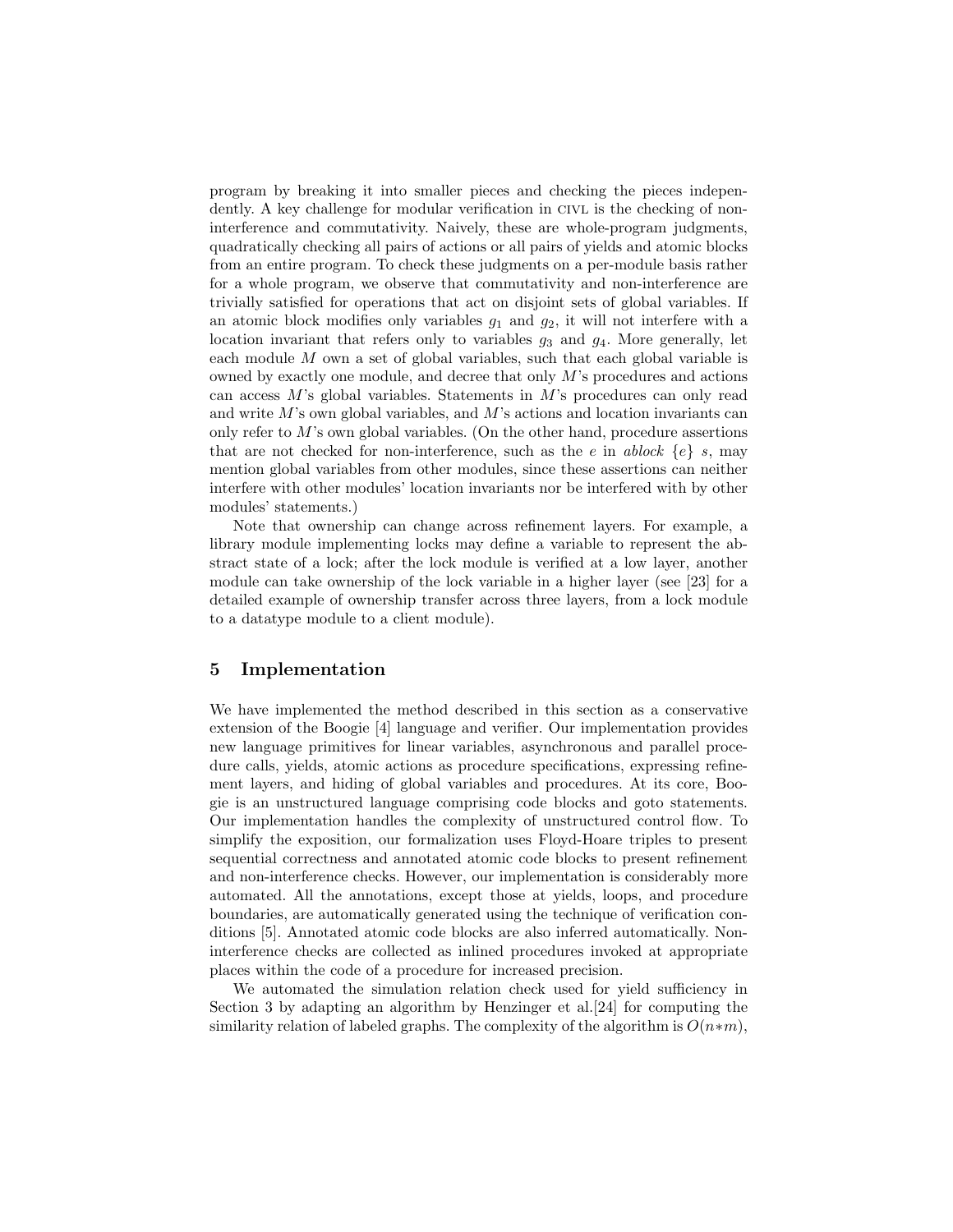where  $n$  and  $m$  are the number of control-flow graph nodes and edges. In practice, this part of the verification is fast.

A large proof usually comprises multiple layers of refinement chained together. Our implementation allows the specification of multiple views of a program in a single file by using the mechanism of layers. The programmer may attach a positive layer number to each annotation and procedure; version i of the program is constructed from annotations labeled  $i$  and procedures labeled at least i. We have implemented a type checker to make sure that layer numbers are used appropriately, e.g., it is illegal for a procedure with layer  $i$  to call a procedure with layer  $j$  greater than  $i$ .

### 6 Experience

The CIVL verifier has been under development for around two years. Over that period, we have developed a collection of 32 benchmarks, ranging in size from 17 to 539 LOC, to illustrate various features of civl and for regression testing as we evolved the verifier. In addition to microbenchmarks, this collection also includes standard benchmarks from the literature such as a multiset implementation [14], the ticket algorithm [15], Treiber stack [27], work-stealing queue [6], device cache  $[13]$ , and lock-protected increment  $[19]$ . The CIVL verifier is fast; the entire benchmark set verifies in 20 seconds on a standard 4-core Windows PC (2.8GHz, 8GB) with no benchmark requiring more than a few seconds.

#### 6.1 Garbage collector

We have used CIVL to design and verify a realistic concurrent mark-sweep garbage collection (GC) algorithm (available at [22]). In particular, although our algorithm is based on an earlier algorithm by Dijkstra et al [10], it extends the earlier algorithm with various modern optimizations and embellishments to improve generality and performance. These extensions include lower write barrier overhead, phase-based synchronization and handshaking, and coordination between the GC and mutator threads during root scanning; our use of linearity aids the proof of root scanning, while our rely-guarantee encoding aids management of colors inside the write barrier (which is similar to the barrier in Section 2). Furthermore, our encoding of the algorithm in CIVL spans a wide range of abstraction, from low-level memory operations all the way up to highlevel specifications; we used six layers of refinement to help hide low-level details from the high-level portions of the verification.

We believe that CIVL's combination of features makes practical, for the first time, verification across such a wide range of abstraction:

– The GC's lowest layers relied primarily on reduction to prove that operations on concurrent data structures and synchronization operations appear atomic to higher layers.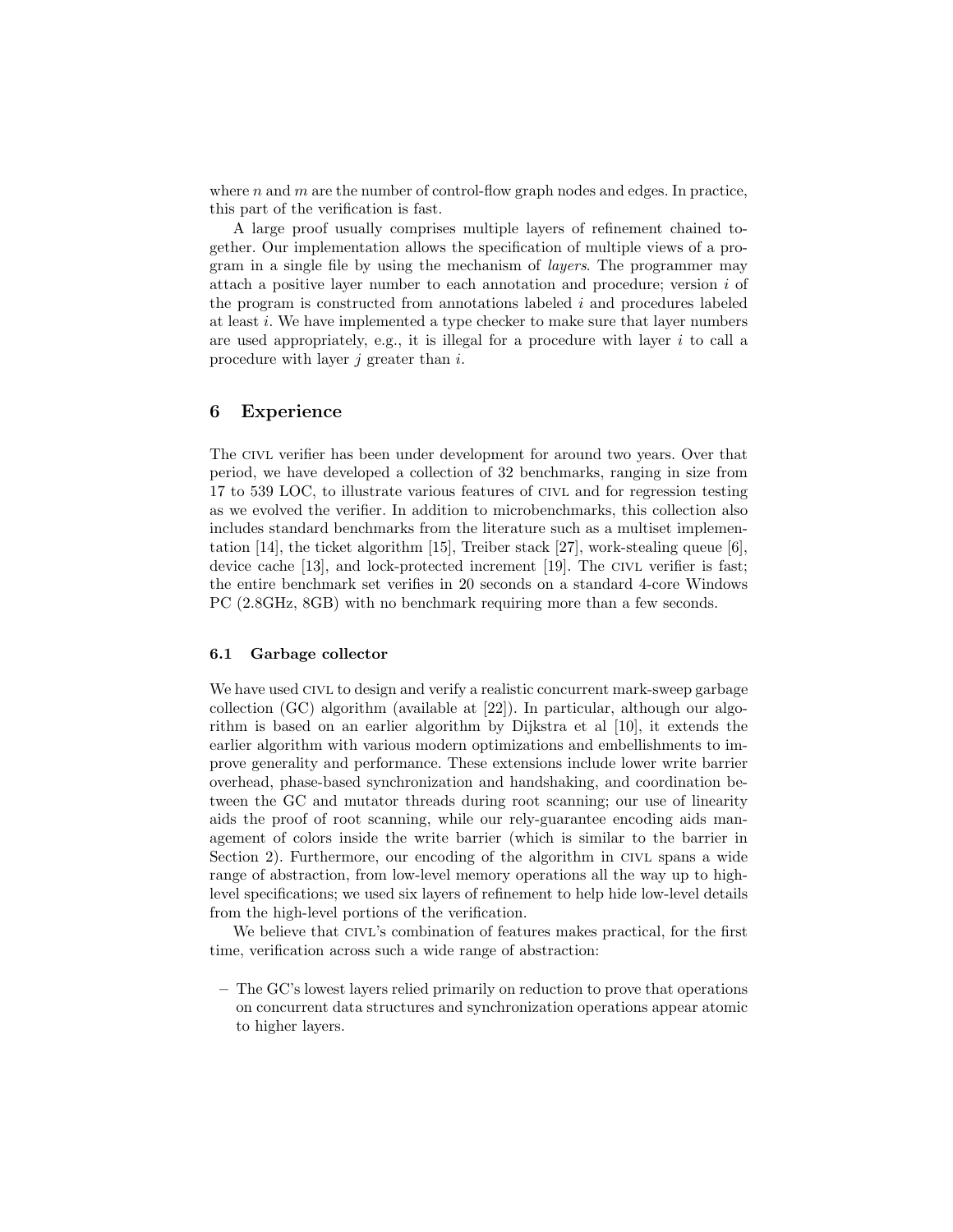- The GC's higher layers relied primarily on invariant-based non-interference reasoning. This reasoning was simplified because reduction already made lower-layer operations atomic, reducing the amount of interference between higher-layer operations. In addition, the use of location invariants made certain layers of the proof more manageable compared to an earlier effort verifying the same GC where we used rely-guarantee reasoning and auxiliary variables to reason about non-interference.
- Linear variables were used throughout the proof to model the distinct thread identifiers for the garbage collector thread and mutator threads, but were most instrumental in expressing mutual exclusion during initialization and during root scanning. In initialization and root scanning, the mutator threads temporarily donate a fraction of their linear permissions to the GC thread. The distinctness invariant from Section 3 guarantees that the mutator threads and GC threads cannot simultaneously possess the same linear permissions; we leverage this guarantee to prove non-interference of mutator and GC actions during initialization and root scanning.

civl's support for refinement also enabled concise specifications of the GC's correctness: a correct GC must implement Allocate, ReadField, and WriteField actions that appear to act atomically, even though the implementations of these operations actually execute concurrently with the GC thread and with other program threads. The specification states that Allocate atomically adds new objects to the heap, while ReadField and WriteField read and write heap object fields. Although the GC's Mark and Sweep code constitutes most of the GC code, they are hidden in the high-level specification; they have detailed correctness specifications in the middle layers of the proof, but the most important point at the high level is that their work not interfere with Allocate, ReadField, and WriteField. In particular, Mark must coordinate with WriteField's write barrier, and Sweep must not remove objects reachable by ReadField and WriteField.

Overall, our GC implementation consists of about 2100 lines of Boogie code. The verification takes 60 seconds on the same PC used for microbenchmarks. The bulk of this time, 54 seconds, is taken by the verification of sequential correctness and non-interference. The checks for linear variables, yield sufficiency, and commutativity take the rest of the time and are insignificant in comparison.

# 7 Related work

Our work is the first to provide a tool and theory to support automated, modular whole-program refinement through multiple layers, as distinct from existing work on single-layer atomicity refinement between procedure implementations and specifications. civl combines a number of techniques in a novel manner to decompose the refinement task following the syntactic structure of a program. Below, we first contrast CIVL with refinement verification techniques, and then with tools and techniques for reasoning about concurrent programs in general.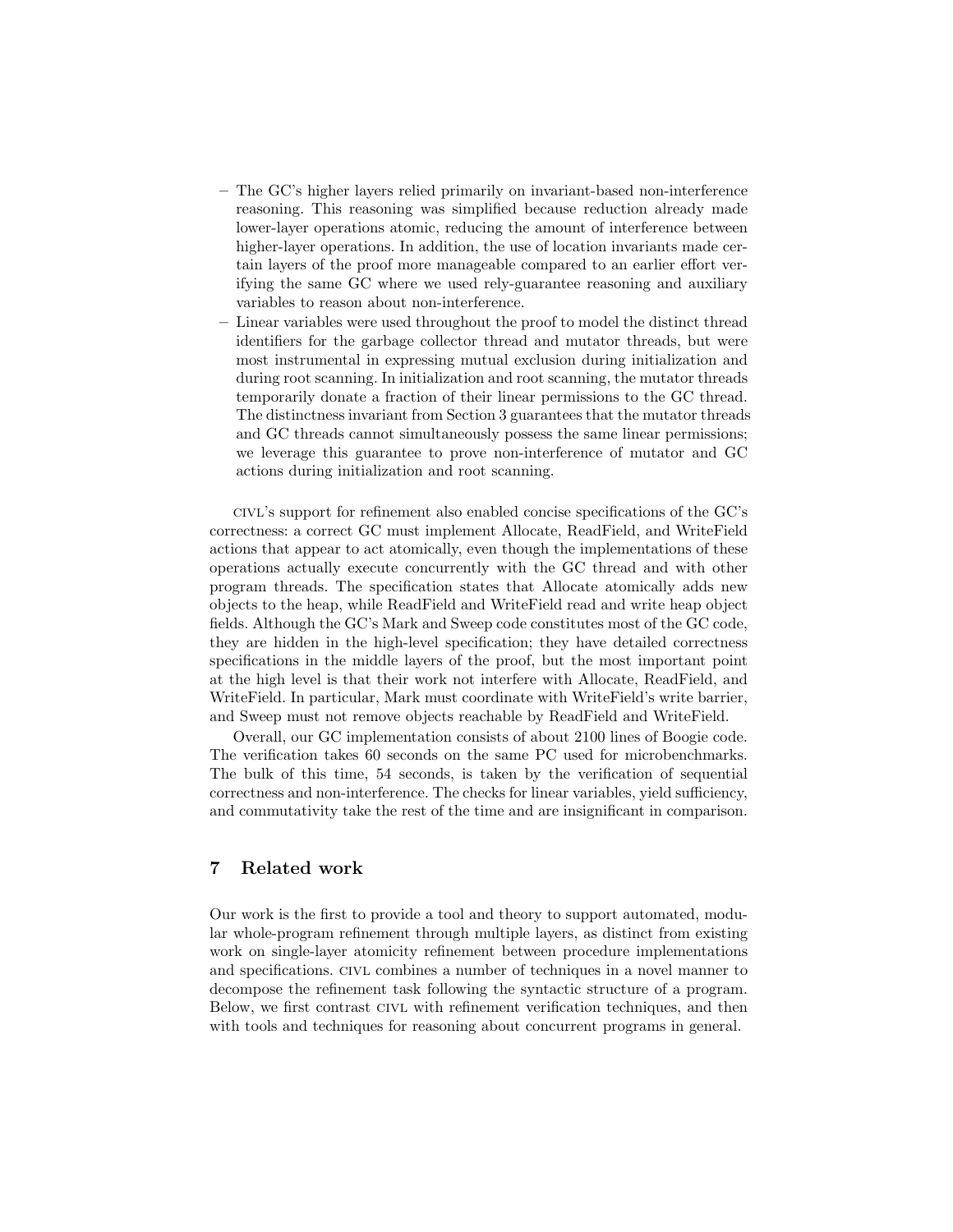#### 7.1 Refinement-oriented verification

Atomic action specifications have been explored by the calvin [18, 21] verifier. civl carries out refinement verification on a procedure body with cooperative semantics as enabled by movers types and reduction. calvin attempts to verify refinement directly on the preemptive semantics, making only limited use of movers at the lowest-level representation. CALVIN, unlike CIVL, does not support location invariants and linear variables but incorporates rely-guarantee reasoning. civl supports both location invariants or rely-guarantee reasoning, and either technique can be used to prove non-interference. However, in certain cases, rely-guarantee reasoning requires use of auxiliary (shared) variables and makes interactive proofs difficult as was the case in our GC proof.

qed [13] is a simplifier for concurrent programs and is close in spirit to the refinement-oriented approach of CIVL. A key distinction between CIVL and QED is the fact that a proof step in QED is a small rewrite in the concurrent program that must be justified by potentially expensive reduction and invariant reasoning. In QED, procedures can be proven atomic only one procedure at a time, and only by transforming their bodies by reduction to be yield free. The number of small proof steps directly affect both programmer and computer effort. By contrast, civl supports large proof steps, in each of which the bodies of several procedures are automatically replaced by atomic actions, thereby lowering the cost of both interaction and automation. The non-interference reasoning in QED is even more limited than CALVIN. QED supports only global invariants and does not support rely-guarantee reasoning or linear variables.

Liang et al. [34] present a method for verifying that procedure bodies refine atomic specifications The key verification approach is rely-guarantee reasoning and the refinement (simulation) relation between a procedure and its specification is constrained so it is preserved under parallel composition. No tool support is provided. Authors present a (paper) GC proof, which is limited in scope compared to ours, as their proof corresponds to a few layers of our proof. In particular, the GC is not refined down to individual atomic memory accesses. Since this work uses different languages to describe the high-level and low-level programs, it is not immediately possible to carry out a multi-level stepwise refinement proof.

Turon and Wand [40] use ownership disciplines and separation logic to verify refinement of atomic specifications by concurrent data structure implementations. Rely-guarantee reasoning is supported to provide compositionality and non-interference arguments. This work targets a single refinement step between atomic specifications for methods and their implementations. No tool support for this verification method is provided.

Verifying linearizability of concurrent data structures (see, e.g., [12, 25]) can be viewed as an instance of one-level of refinement in our setting. CIVL can be used for mechanical verification of linearizability, as we did for the Treiber stack. Tools and techniques specific to verifying linearizability cannot be easily generalized for stepwise refinement proofs through multiple levels.

Refinement proofs between implementations and specifications of protocols have been investigated using the TLA+ [32] specification language. Composi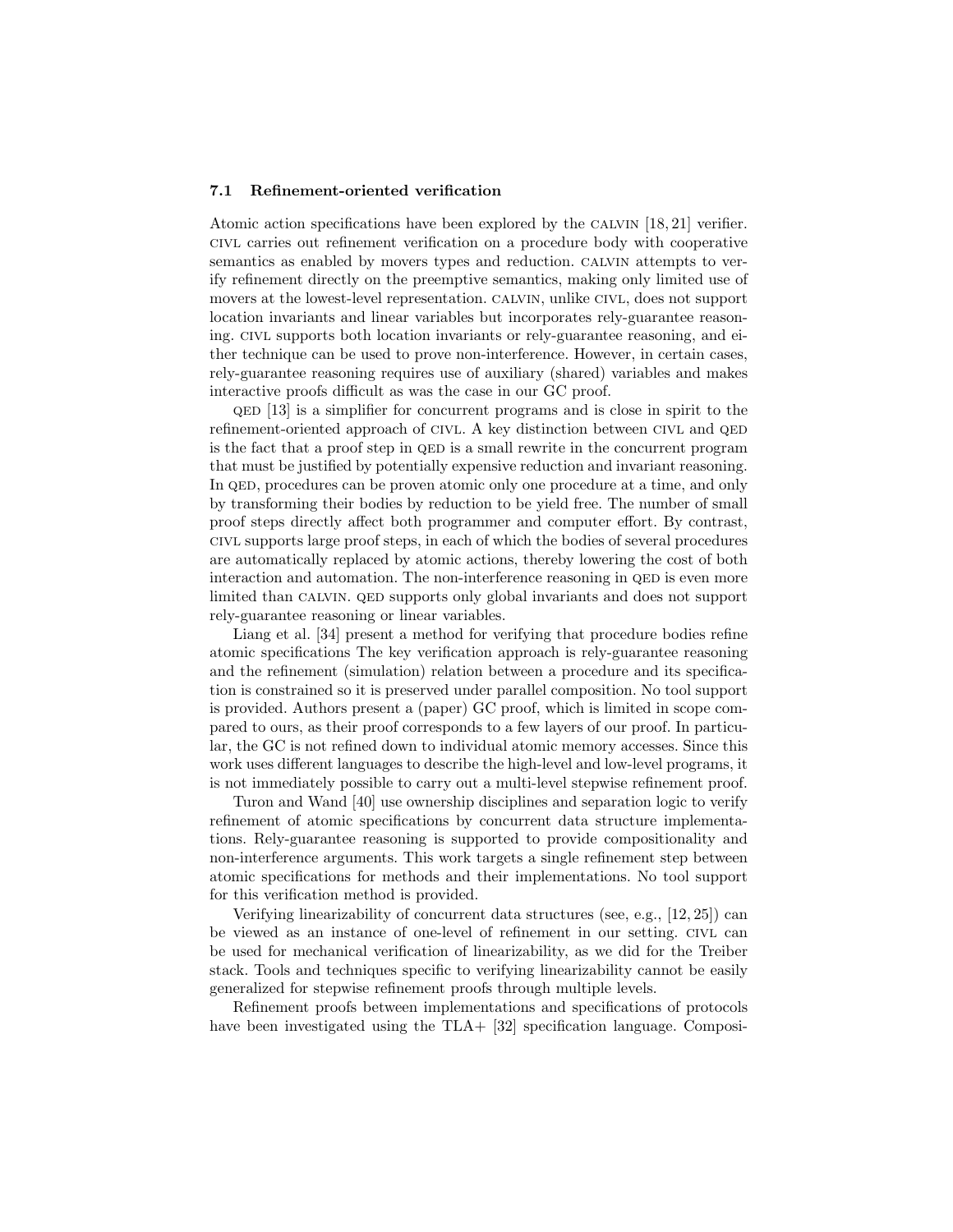tional refinement proofs [1] have also been investigated in this context. Modular refinement proofs for hardware systems have been investigated extensively  $(e.g., [26, 11])$  using the SMV [36] and Mocha [3] model checking tools. To verify a concurrent, shared-memory program using such tools, one must encode the program semantics as a state-transition system and express verification goals in terms of this system. For concurrent, shared-memory software, CIVL enables reasoning on the structured, imperative multithreaded program text rather than a logic description of the program's state-transition relation.

#### 7.2 Reasoning about concurrency

In this section, we discuss foundational techniques for combating the complexity of concurrent program verification. civl and refinement techniques discussed in the previous section have common ideas with tools and formalisms discussed in this section, however, the latter primarily target verification of a single program rather than refinement. Refinement in CIVL is orthogonal to these techniques, which can be aided by CIVL's ability to connect a complex concurrent program to a simpler abstraction.

VCC [8] is a tool for verifying concurrent C programs. Chalice [33] is a language and modular verification tool for concurrent programs. VCC does not support refinement and Chalice does so only for sequential programs. VCC and Chalice base their invariant reasoning on objects, object ownership, and type invariants. Invariant reasoning in CIVL is more primitive and based on predicates in yield statements. Although the approach in VCC and Chalice is more convenient when applicable, civl's approach is more flexible. VCC and Chalice can reason sequentially about objects exclusively owned by a thread; civl accomplishes the same using linear variables. Neither VCC nor Chalice support movers and reduction reasoning.

Concurrent separation logic [37] reasons about concurrency without explicitly checking for non-interference between threads. Recently, tools based on this logic that blend in explicit non-interference reasoning (but without support for reduction and mover reasoning) have been developed  $[16, 41]$ . CIVL's combination of interference checking and linear variables is an extreme example of this trend, is very general and technique-agnostic. We supply very primitive abstractions and let programmers mix and match these abstractions freely to encode the non-interference reasoning style of their choice.

## References

- 1. M. Abadi and L. Lamport. Composing specifications. ACM Trans. Program. Lang. Syst., 15(1):73–132, Jan. 1993.
- 2. J.-R. Abrial, M. Butler, S. Hallerstede, T. S. Hoang, F. Mehta, and L. Voisin. Rodin: an open toolset for modelling and reasoning in Event-B. STTT, 12(6):447– 466, 2010.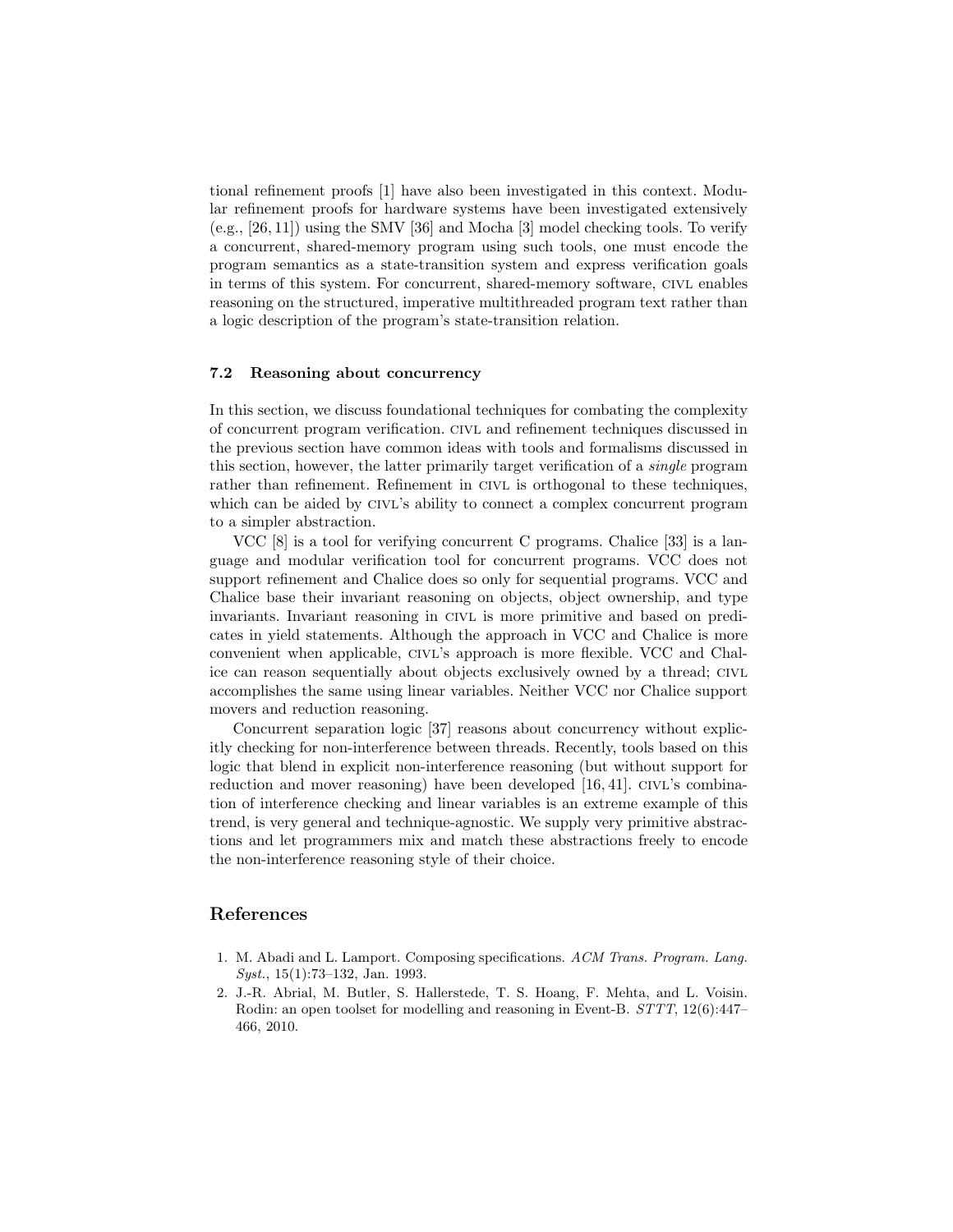- 3. R. Alur, T. A. Henzinger, F. Y. C. Mang, S. Qadeer, S. K. Rajamani, and S. Tasiran. MOCHA: modularity in model checking. In Computer Aided Verification, 10th International Conference, CAV '98, Vancouver, BC, Canada, June 28 - July 2, 1998, Proceedings, pages 521–525, 1998.
- 4. M. Barnett, B.-Y. E. Chang, R. DeLine, B. Jacobs, and K. R. M. Leino. Boogie: A modular reusable verifier for object-oriented programs. In FMCO, pages 364–387, 2005.
- 5. M. Barnett and K. R. M. Leino. Weakest-precondition of unstructured programs. In PASTE, 2005.
- 6. R. D. Blumofe and C. E. Leiserson. Scheduling multithreaded computations by work stealing. J. ACM, 46(5):720–748, Sept. 1999.
- 7. J. Boyland. Checking interference with fractional permissions. In Static Analysis: 10th International Symposium, 2003.
- 8. E. Cohen, M. Dahlweid, M. A. Hillebrand, D. Leinenbach, M. Moskal, T. Santen, W. Schulte, and S. Tobies. VCC: A practical system for verifying concurrent C. In TPHOLs, 2009.
- 9. L. M. de Moura and N. Bjørner. Z3: An efficient SMT solver. In TACAS, pages 337–340, 2008.
- 10. E. W. Dijkstra, L. Lamport, A. J. Martin, C. S. Scholten, and E. F. M. Steffens. On-the-fly garbage collection: An exercise in cooperation. Commun. ACM, 21(11), Nov. 1978.
- 11. A. T. Eiríksson. The formal design of 1M-gate ASICs. Form. Methods Syst. Des., 16(1):7–22, Jan. 2000.
- 12. T. Elmas, S. Qadeer, A. Sezgin, O. Subasi, and S. Tasiran. Simplifying linearizability proofs with reduction and abstraction. In Tools and Algorithms for the Construction and Analysis of Systems, volume 6015 of Lecture Notes in Computer Science, pages 296–311. Springer Berlin Heidelberg, 2010.
- 13. T. Elmas, S. Qadeer, and S. Tasiran. A calculus of atomic actions. In POPL, pages 2–15, 2009.
- 14. T. Elmas, S. Tasiran, and S. Qadeer. VYRD: verifying concurrent programs by runtime refinement-violation detection. In Proceedings of the ACM SIGPLAN 2005 Conference on Programming Language Design and Implementation, Chicago, IL, USA, June 12-15, 2005, pages 27–37, 2005.
- 15. A. Farzan, Z. Kincaid, and A. Podelski. Proofs that count. In The 41st Annual ACM SIGPLAN-SIGACT Symposium on Principles of Programming Languages, POPL '14, San Diego, CA, USA, January 20-21, 2014, pages 151–164, 2014.
- 16. X. Feng, R. Ferreira, and Z. Shao. On the relationship between concurrent separation logic and assume-guarantee reasoning. In ESOP, 2007.
- 17. C. Flanagan, S. N. Freund, M. Lifshin, and S. Qadeer. Types for atomicity: Static checking and inference for java. ACM Trans. Program. Lang. Syst., 30(4), 2008.
- 18. C. Flanagan, S. N. Freund, S. Qadeer, and S. A. Seshia. Modular verification of multithreaded programs. Theor. Comput. Sci., 338(1-3):153–183, 2005.
- 19. C. Flanagan and S. Qadeer. Thread-modular model checking. In Model Checking Software, 10th International SPIN Workshop. Portland, OR, USA, May 9-10, 2003, Proceedings, pages 213–224, 2003.
- 20. R. Floyd. Assigning meaning to programs. In Symposia in Applied Mathematics, volume 19, pages 19–32. American Mathematical Society, 1967.
- 21. S. N. Freund and S. Qadeer. Checking concise specifications for multithreaded software. Journal of Object Technology, 3(6):81–101, 2004.